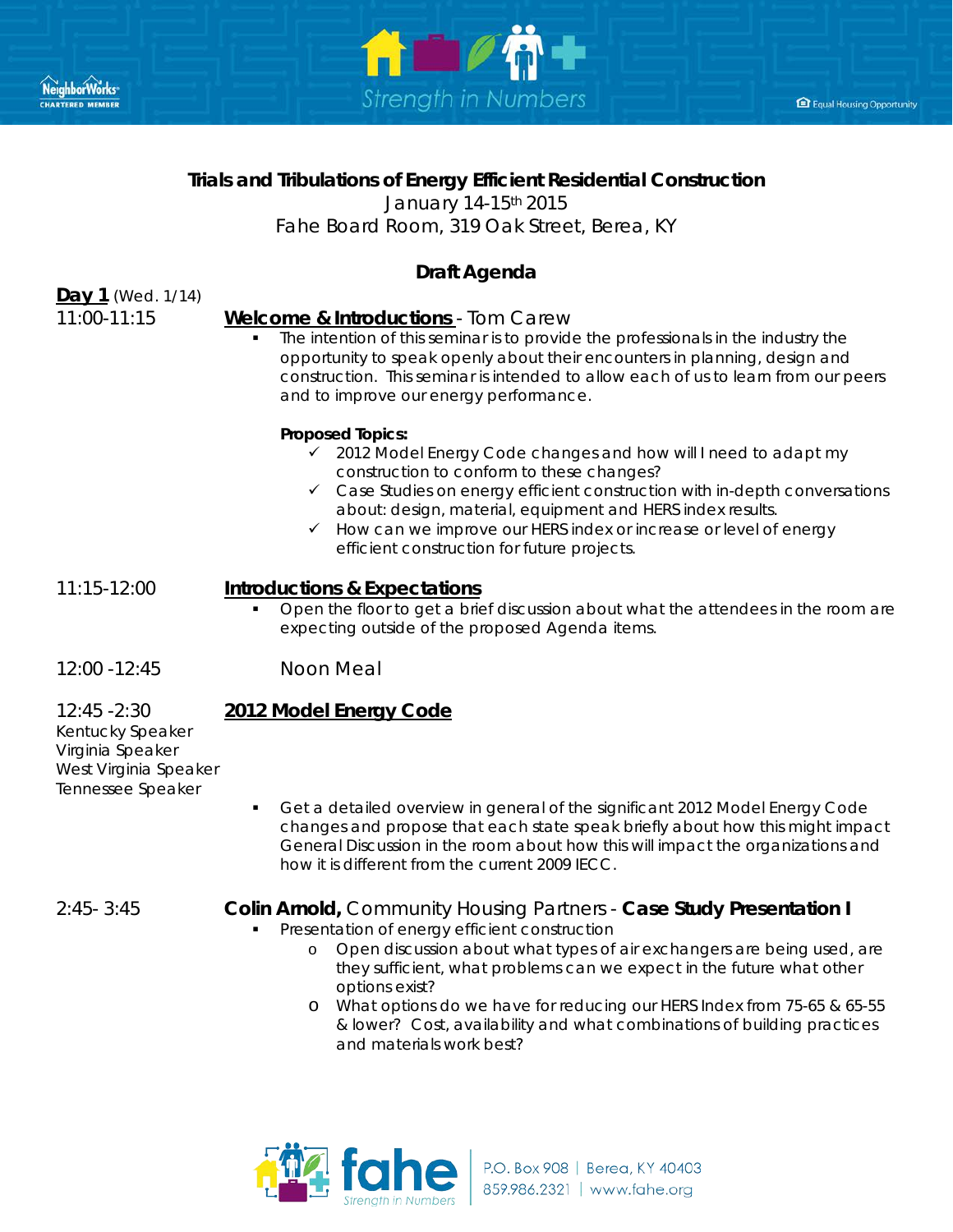| $4:00 - 5:00$               | Greg Miller, People's Self-Help Housing - Case Study Presentation II<br>Presentation of energy efficient construction<br>Discuss moisture control in energy-efficient housing with methods that vary<br>$\circ$<br>in cost and effectiveness.<br>Discuss products (i.e. mini-split, wall insulation, Zip sheathing)<br>$\circ$<br>Discuss priorities in affordable, energy-efficient housing.<br>$\circ$                                                                                             |
|-----------------------------|------------------------------------------------------------------------------------------------------------------------------------------------------------------------------------------------------------------------------------------------------------------------------------------------------------------------------------------------------------------------------------------------------------------------------------------------------------------------------------------------------|
| Dinner on your Own          |                                                                                                                                                                                                                                                                                                                                                                                                                                                                                                      |
| <b>Day II</b> (Thurs. 1/15) |                                                                                                                                                                                                                                                                                                                                                                                                                                                                                                      |
| 8:15                        | Breakfast Sandwiches/Continental, Coffee, Tea and Water available                                                                                                                                                                                                                                                                                                                                                                                                                                    |
| $8:30 - 8:45$               | Recap of Yesterday's discussion - Tom Carew                                                                                                                                                                                                                                                                                                                                                                                                                                                          |
| $8:45 - 10:00$              | Josh Trent, Frontier Housing - Case Study Presentation III<br>Presentation of energy efficient construction                                                                                                                                                                                                                                                                                                                                                                                          |
| $10:00 - 11:00$             | Tom Manning-Beavin, Darrell Kinnett, KY Highlands Investment<br>Corp./Southern Tier Housing - Case Study Presentation IV<br>Presentation of energy efficient construction                                                                                                                                                                                                                                                                                                                            |
| 11:00-11:45                 | <b>HERS Rating &amp; Appraisals Discussion</b><br>Are you getting your units HERS rated?<br>٠<br>Average HERS score received by your group<br>Who are your HERS Raters? Someone local, in house or out of town party?<br>٠<br>What is the cost?<br>٠<br>Are your appraisers are using the HERS methodology?<br>٠<br>Are you utilizing the methodology in the appraisals?<br>Is it a problem to get your appraiser to use?<br>Do you/your organization find value in increasing the appraisal amount? |
| 11:45-Noon                  | <b>Open Discussion:</b> other topics, what are the outcomes? Is there a need to<br>meet on a regular basis? Annual basis? Blog?                                                                                                                                                                                                                                                                                                                                                                      |
| Noon                        | Head for Home                                                                                                                                                                                                                                                                                                                                                                                                                                                                                        |